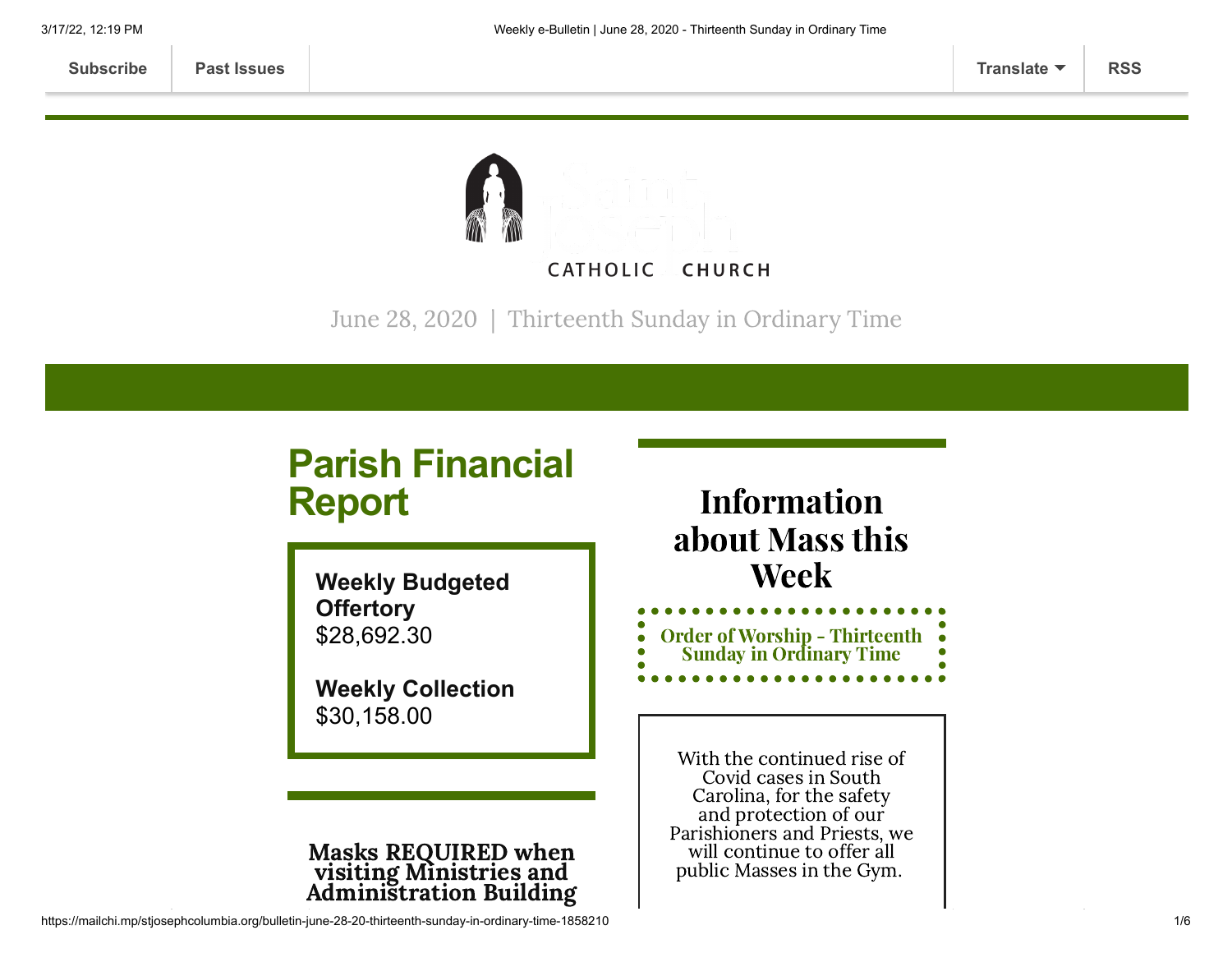|                    | Weekly e-Bulletin   June 28, 2020 - Thirteenth Sunday in Ordinary Time                                                                                                                                                                                                                                                                                                                                                                                                                                                                                                                                                                                                                                                                                                          |                                                                                                                                                                                                                                                                                                                                                                                                                                                                                                                                                                                                                                                                                                                    |                                         |            |  |  |
|--------------------|---------------------------------------------------------------------------------------------------------------------------------------------------------------------------------------------------------------------------------------------------------------------------------------------------------------------------------------------------------------------------------------------------------------------------------------------------------------------------------------------------------------------------------------------------------------------------------------------------------------------------------------------------------------------------------------------------------------------------------------------------------------------------------|--------------------------------------------------------------------------------------------------------------------------------------------------------------------------------------------------------------------------------------------------------------------------------------------------------------------------------------------------------------------------------------------------------------------------------------------------------------------------------------------------------------------------------------------------------------------------------------------------------------------------------------------------------------------------------------------------------------------|-----------------------------------------|------------|--|--|
| <b>Past Issues</b> |                                                                                                                                                                                                                                                                                                                                                                                                                                                                                                                                                                                                                                                                                                                                                                                 |                                                                                                                                                                                                                                                                                                                                                                                                                                                                                                                                                                                                                                                                                                                    | Translate $\blacktriangledown$          | <b>RSS</b> |  |  |
|                    | uit saitly ui titigy, stail ailu<br>themselves.<br>Parishioners and visitors are asked<br>to follow the markings on the floor<br>outside the entrance to the MAB<br>building as well as once in the MAB<br>building to ensure six feet of social<br>distancing.<br>Parishioners and visitors are asked<br>to not open the doors as the front<br>receptionist will open the far left<br>door electronically, allowing for<br>individuals to enter without<br>touching doors.<br>All parishioners and visitors are<br>asked to sanitize their hands upon<br>entrance. Hand sanitizer will be<br>available for parishioners, but<br>parishioners are asked to bring<br>their own in addition. Parishioners<br>are asked to utilize this extra<br>measure of personal disinfecting. | νιχιι ινιαδδ αι υπου τινι υι υπτ<br>of the Sunday Masses at 8:00<br>AM or 12:15 PM. Please note<br>that we are still required to<br>limit our seating capacity in<br>the gym to 211 people,<br>and continue to practice all<br>precautionary measures that<br>are in place to ensure we are<br>protecting one another from<br>the spread of COVID-19. The<br>Church will remain closed for<br>the 10:30 AM livestream Mass<br>on Sundays, for the time<br>being.<br>There will be <b>NO First</b><br><b>Saturday Mass</b> on July 4, but<br>there will be the Vigil Mass at<br>5:30 PM.<br>The Church will be open for<br>private prayer Monday –<br>Thursday, $8:00-3:00$ PM and<br>Friday from 8:00-12:30 PM (in |                                         |            |  |  |
|                    | • In July, the parish office<br>and Church will close on<br>Fridays at 12:30 PM.                                                                                                                                                                                                                                                                                                                                                                                                                                                                                                                                                                                                                                                                                                | <b>Click HERE for</b><br>information about<br>attending public<br>Masses at St.<br>Joseph's<br>Our livestream Masses can be found on                                                                                                                                                                                                                                                                                                                                                                                                                                                                                                                                                                               |                                         |            |  |  |
|                    |                                                                                                                                                                                                                                                                                                                                                                                                                                                                                                                                                                                                                                                                                                                                                                                 | Parishioners and visitors are asked<br>to have patience with these<br>protocols as all our sacrifices as a<br>parish, community, state and<br>nation have been with a concerted<br>effort to preserve life.<br>• The parish office will be                                                                                                                                                                                                                                                                                                                                                                                                                                                                         | July).<br>our Facebook page and YouTube |            |  |  |

Channel:

 $\ddot{\bullet}$ 

 $\bullet$ 

https://mailchi.mp/stjosephcolumbia.org/bulletin-june-28-20-thirteenth-sunday-in-ordinary-time-1858210 2/6

 $\bullet$ 

**closed on July 3 in**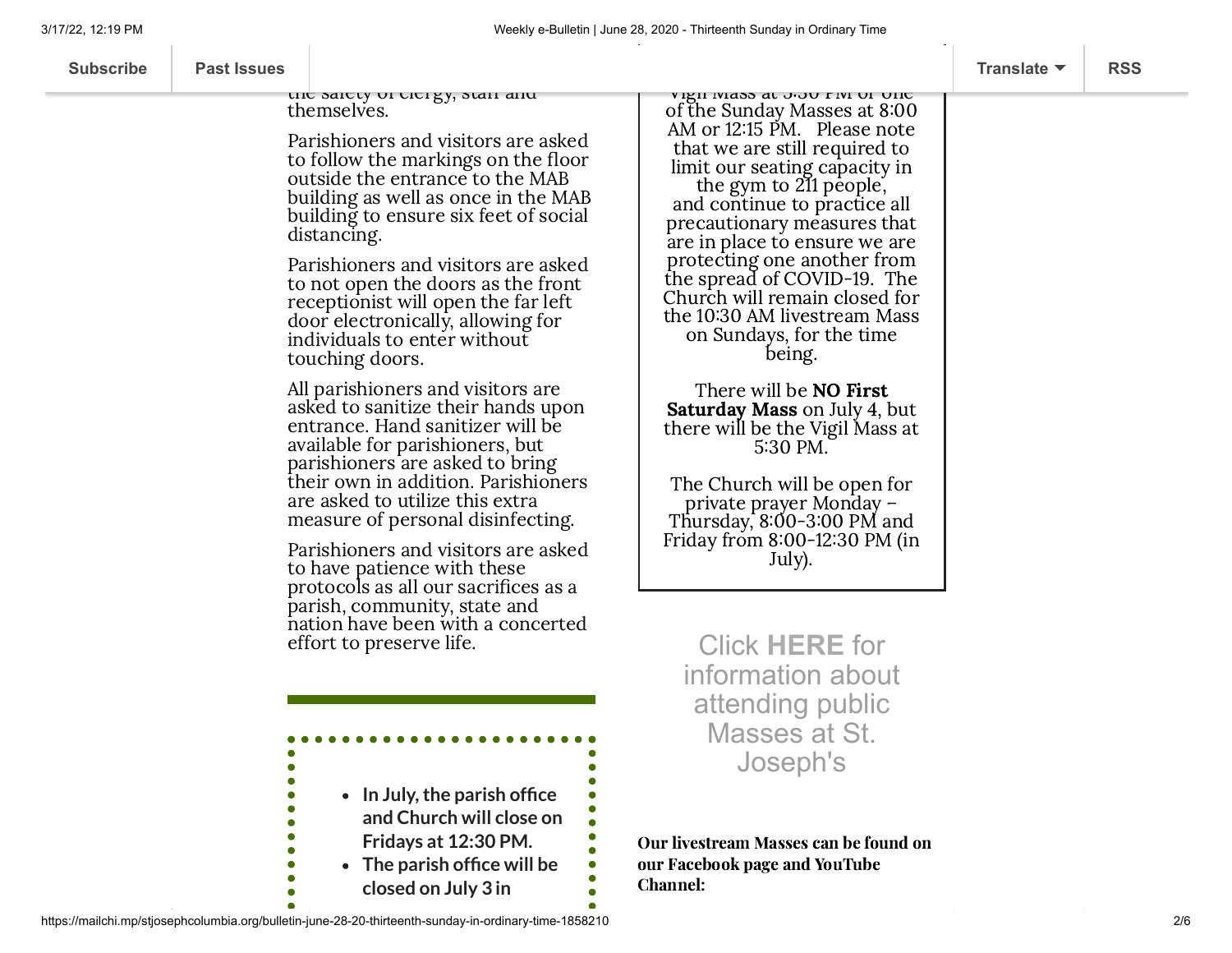Broadcasting on 90.9 FM

| <b>Subscribe</b> | <b>Past Issues</b> |                            |                                        | Translate $\blacktriangledown$ | <b>RSS</b> |
|------------------|--------------------|----------------------------|----------------------------------------|--------------------------------|------------|
|                  |                    | the Gym will be offered at | https://www.youtube.com/c/StJosephCath |                                |            |
|                  |                    | $\Rightarrow$              | olicChurchColumbiaSC                   |                                |            |

**PARISH GREETERS AND**

*7:30 AM.*

### **USHERS NEEDED DURING COVID-19 MASS SCHEDULE**

Our parish has been so fortunate to have members of our staff and parishioner volunteers serving as parish Greeters and Ushers during the COVID-19 Masses. Their job is to ensure that the guidelines for attending public Mass during this pandemic are followed. Responsibilities include; arriving at least 45 minutes early to welcome parishioners, ensuring everyone is wearing a mask (we will provide one, if needed), directing parishioners to specific seats, assisting parishioners with the new procedures for receiving the Holy Eucharist, and exiting the building. We try to staff each Mass with 4-5 "Greeters/Ushers" to make sure we have enough for the 211 parishioners that are welcome

## Mass [Intentions](https://www.stjosephcolumbia.org/mass-intentions) for the Week



#### **Can You Spend an Hour with God?**

Parishioners are invited to come and adore our Lord. Adoration of the Blessed Sacrament will be in the Church on Tuesdays, immediately following Daily Mass in the Gym, from 8:00 AM until 12:30 PM. If you are interested, you may schedule your time with Mindy McBurney by calling the office at 803.254.7446, [mindy@stjosephcolumbia.org](mailto:mindy@stjosephcolumbia.org) or by clicking the button below.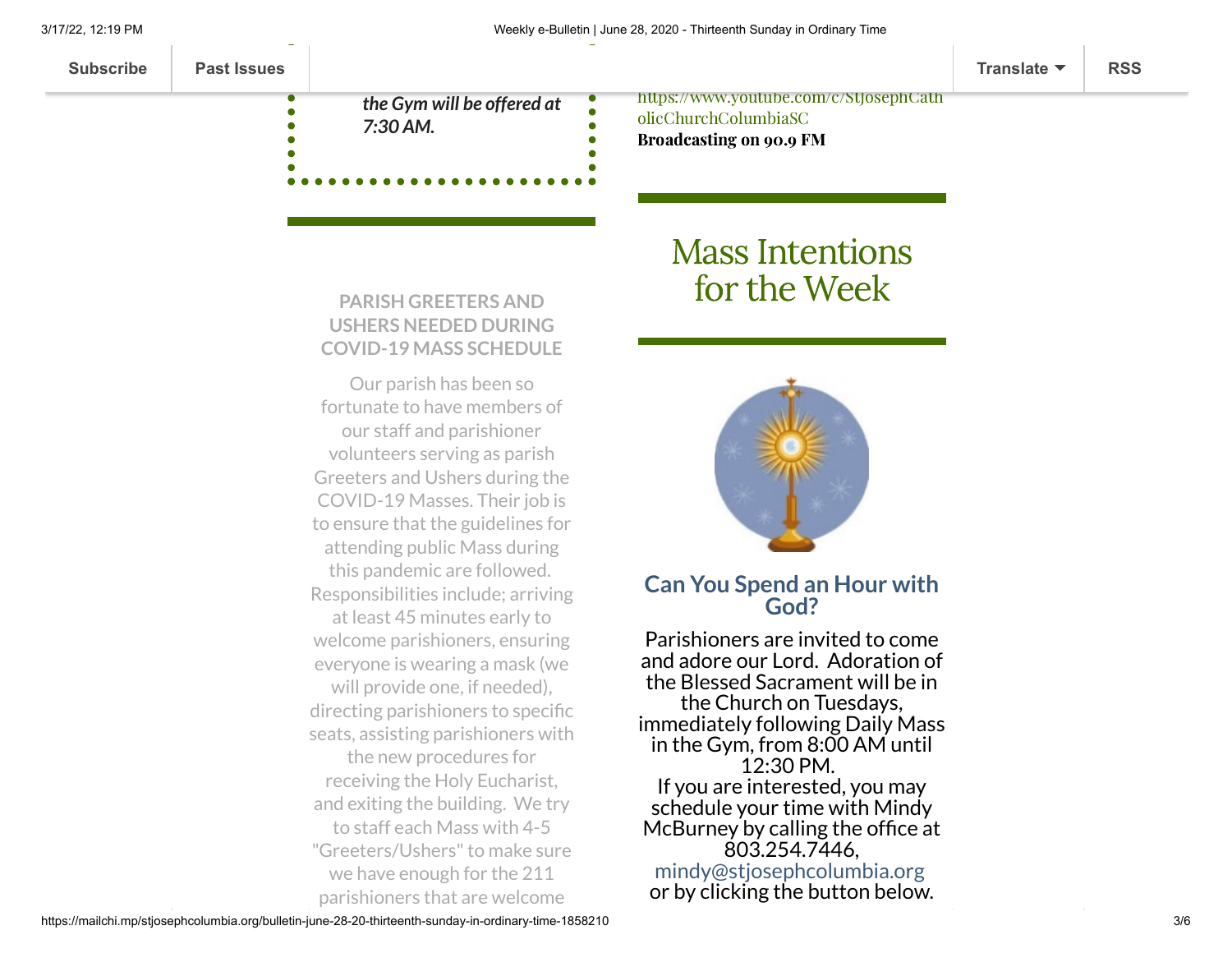We are looking for volunteers to serve at the weekend Masses. (Saturdays at 5:30 PM, Sundays at 8:00 AM and 12:15 PM). If you are interested in helping us with this ministry, we would love your help! Below is a link to sign up for July:

#### [https://docs.google.com/spreads](https://docs.google.com/spreadsheets/d/1ns5hssW-EnDKSKooF1Oyny5knbmZoPgOregvrapPsBs/edit?usp=sharing) heets/d/1ns5hssW-EnDKSKooF1Oyny5knbmZoPg OregvrapPsBs/edit?usp=sharing

For more information or questions please contact Mindy McBurney at [mindy@stjosephcolumbia.org](mailto:mindy@stjosephcolumbia.org)

**[Click](https://docs.google.com/spreadsheets/d/1_dTEct9XFytcGvuISPXwIwzveGYhr1hTnFHUFXWCZOo/edit?usp=sharing) Here to Sign Up**

**Details about Resuming [Confessions](https://www.stjosephcolumbia.org/confessions)**

### In [Memoriam](https://www.stjosephcolumbia.org/in-memoriam)

**Good Deeds Being Done! #GodDeeds**

Please Pray for the Sick of the [Parish](https://www.stjosephcolumbia.org/pray-for-the-homebound-sick-of-pari)

### **Bon Voyage**

St Joseph would like to extend a big thank you to Sarah Fellona. Sarah has been our Coordinator for Rites of Initiation this past year. Her family is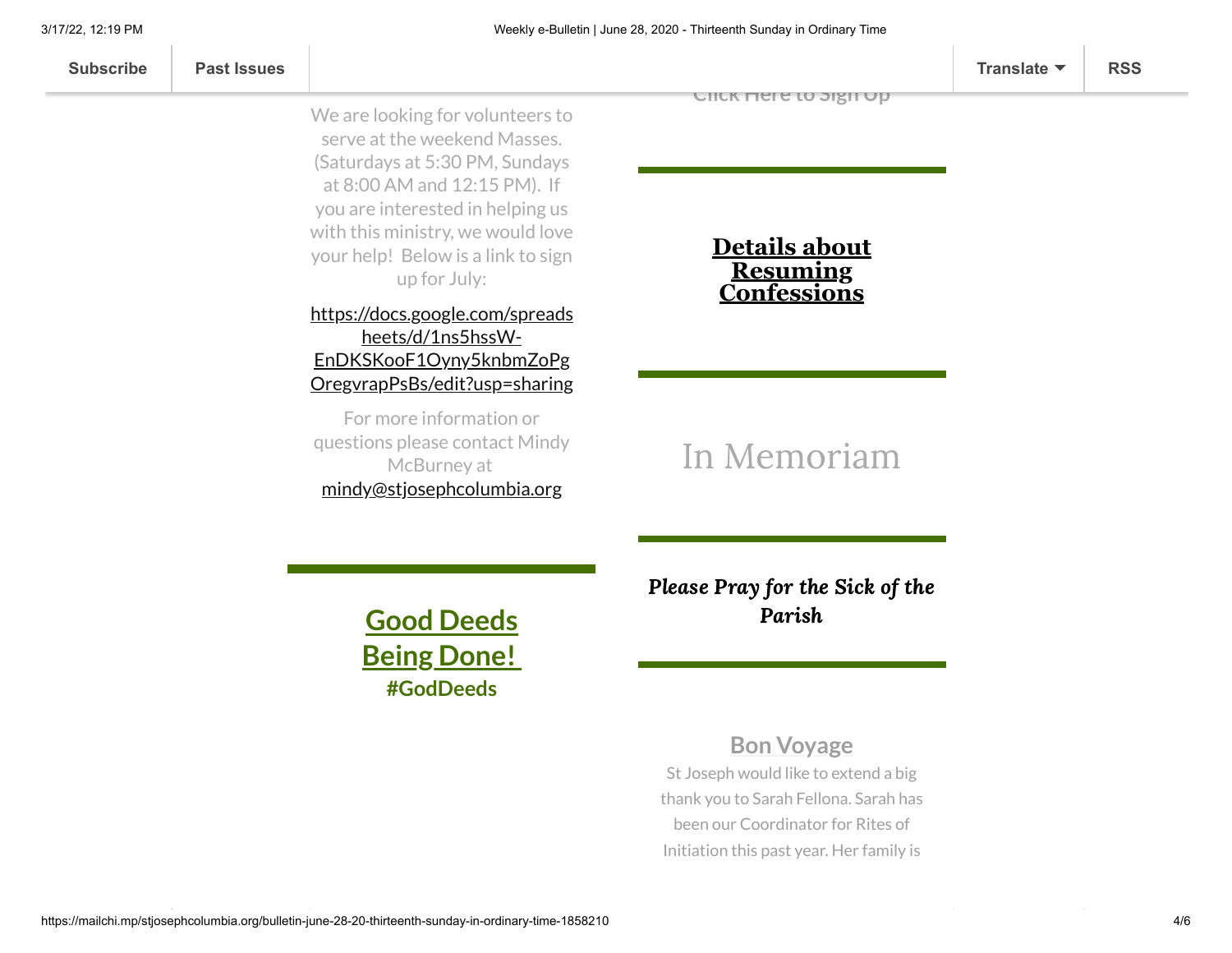

Bailey Lisenby, a rising 5th grader at St. Joseph's School, has been busy this summer collecting food for the St. Vincent de Paul food pantry - and they are THRILLED! So far, she's been able to collect over 500 pounds of food. Way to Go, Bailey! If you want to support her and the SVP food pantry, click on the button below!

If you know of any good deeds being done by our parishioners, please let us know at [info@stjosephcolumbia.org](mailto:info@stjosephcolumbia.org)!

**Click here for [details](https://mcusercontent.com/7399f6b35c8ab775fb1714c3d/files/439dba59-5e2b-4cbc-b755-51651727f3ea/bailey_Summer_Project.pdf) on how to help!**

Also, Congratulations to Sarah! Sarah will be part of the Diocese of Charleston Spiritual Direction program this fall. The program requires her to visit Columbia twice a semester during her academic studies, so hopefully we'll get to see her when she is in town.

#### **Welcome**

We would like to announce our newest staff member. Emily MacLennan will be joining our staff July 1 as our new Coordinator for Rites of Initiation. Emily has a M.A. in Pastoral Theology and most recently was the Director of Catholic Community at Butler University. Her experience, knowledge and passion for our faith will help us to continue to grow as a parish. We are thrilled to have her join our team.

*Copyright © 2020 St. Joseph Catholic Church, All rights reserved.*

Want to change how you receive these emails? You can [update your preferences](https://stjosephcolumbia.us9.list-manage.com/profile?u=7399f6b35c8ab775fb1714c3d&id=770b4a80d3&e=[UNIQID]&c=9bd52b4453) or [unsubscribe from this list](https://stjosephcolumbia.us9.list-manage.com/unsubscribe?u=7399f6b35c8ab775fb1714c3d&id=770b4a80d3&e=[UNIQID]&c=9bd52b4453).